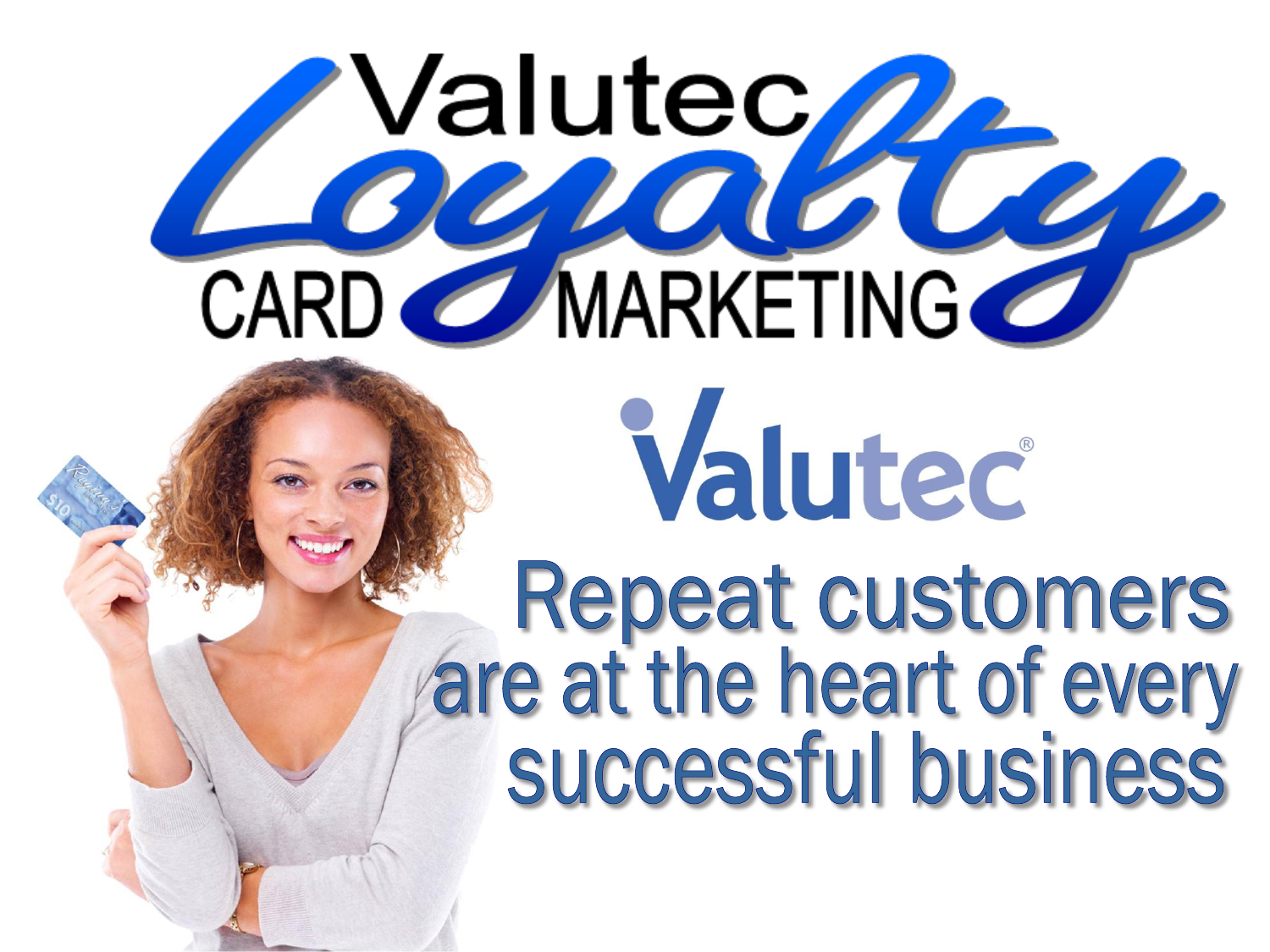

# Loyalty Card Programs

Research shows that it costs up to eight times more to acquire a new customer, than to keep an existing customer coming back. Yet many merchants continue to over-spend on campaigns to attract new business and under-spend on securing and building value with the customers they already have.



- Reward cards boost shopping frequency
- Customers earn points towards merchandise, service and/or dollar value rewards
- Places merchant's brand in customer's wallet
- Identifies merchant's best customers
- Increasingly feature-rich programs allow small merchants to track purchase frequency, dollars spent and customer demographic information that may be mined to create a variety of targeted marketing campaigns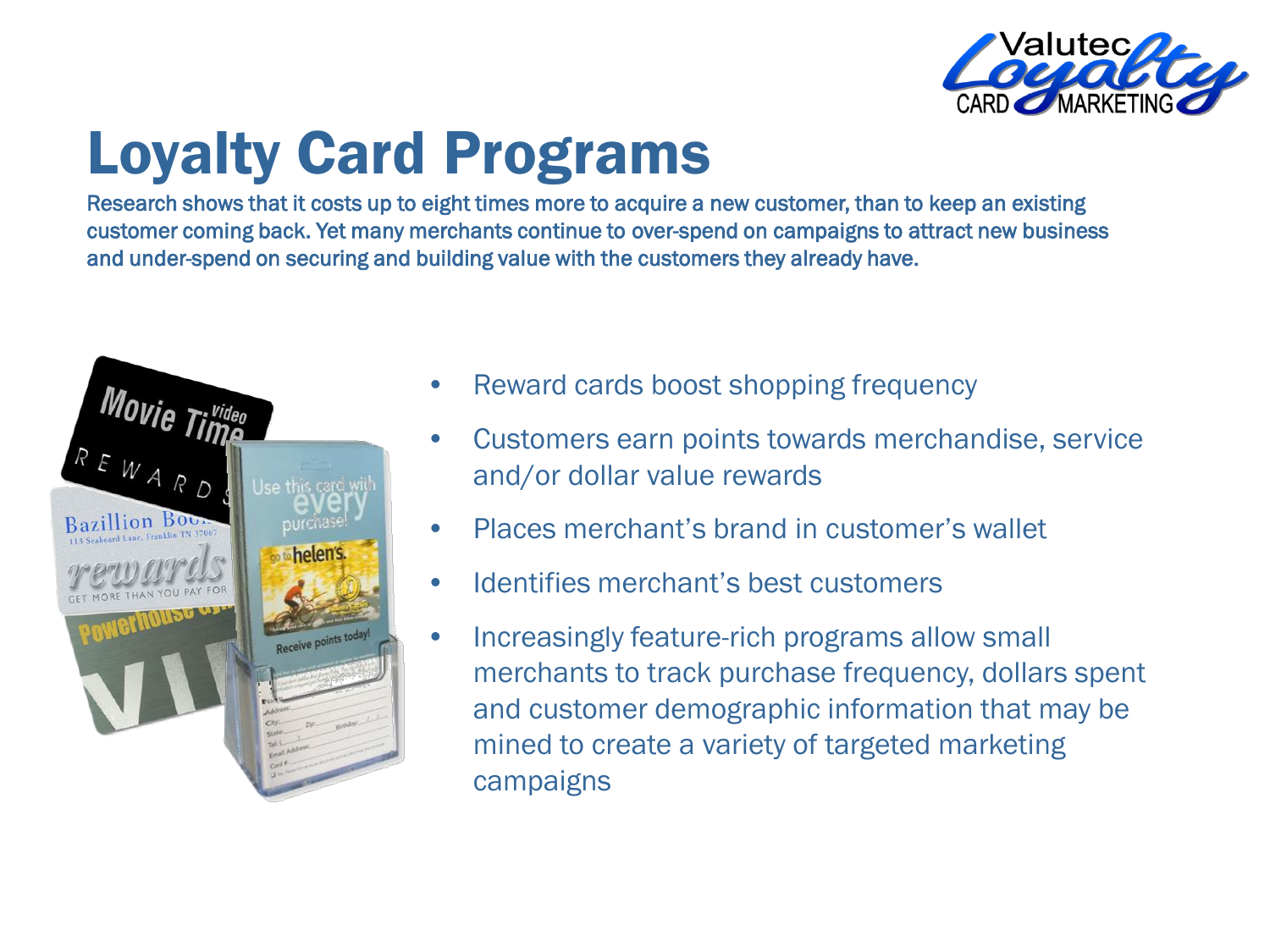

### Points for Purchases

The first step towards creating a Loyalty Program is deciding what point value to assign to customer purchases.

> $$1 = 1$  point (recommended)  $$1 = 10$  points (or other amount) 1 purchase = 50 points (or other amount)



The next step is to decide what reward(s) to give your customers when a specific point level is reached. Rewards may be:

Products, services, discounts, or dollar value added to the card.

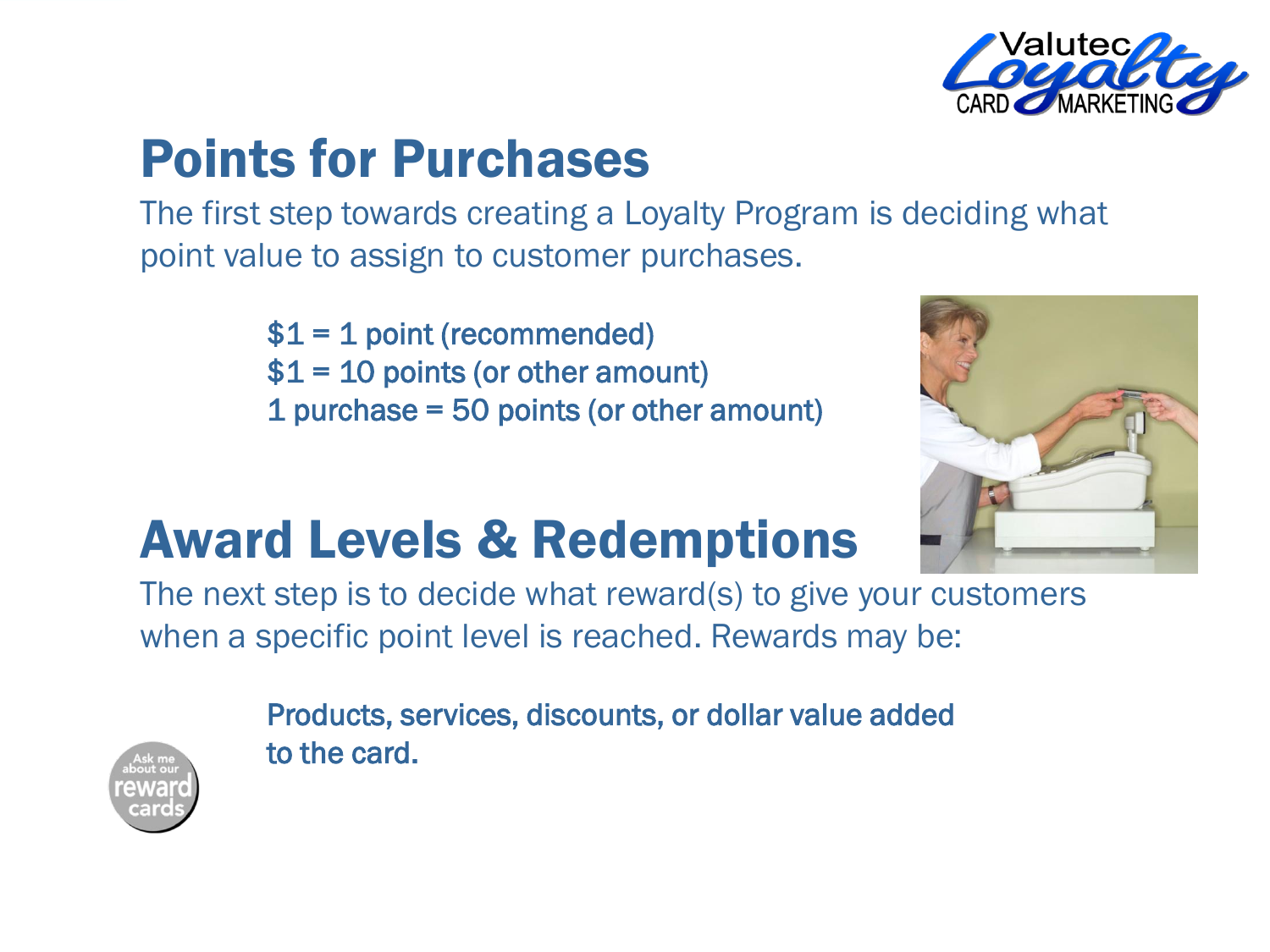

# AUTO REWARDS

A simple, customer-friendly reward program. A single point level triggers an automatic dollar value reward added to the card.

> $$1 = 1$  point, 50 points = \$5 reward (equivalent to a 10% discount for repeat customers)

With Auto Rewards, customers are continuously motivated to return because they have dollars or points (or both) on their cards at all times.

The program prevents clerks from accidentally adding dollars to the card instead of points.

Values may be changed at any time and will immediately apply to all active and inactive cards.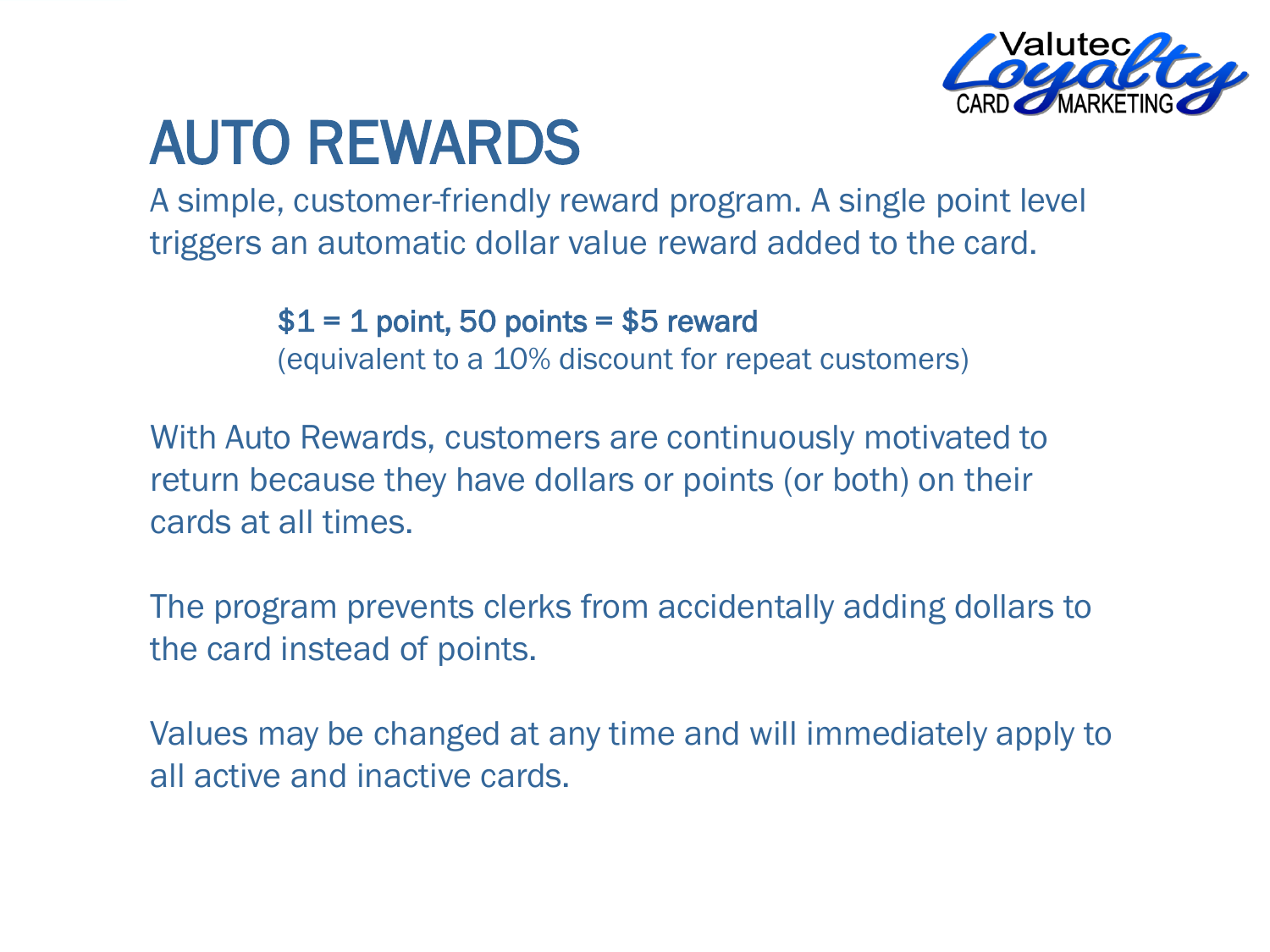

## OPEN REWARDS

The main feature of this program is that there are no preset reward levels at all.

Points are added to the card or redeemed in any amount.

Allows rewards and reward levels to be continuously flexible without making changes in the host system.

Most appropriate for loyalty programs where rewards and point values are frequently changed to keep customers engaged and motivated.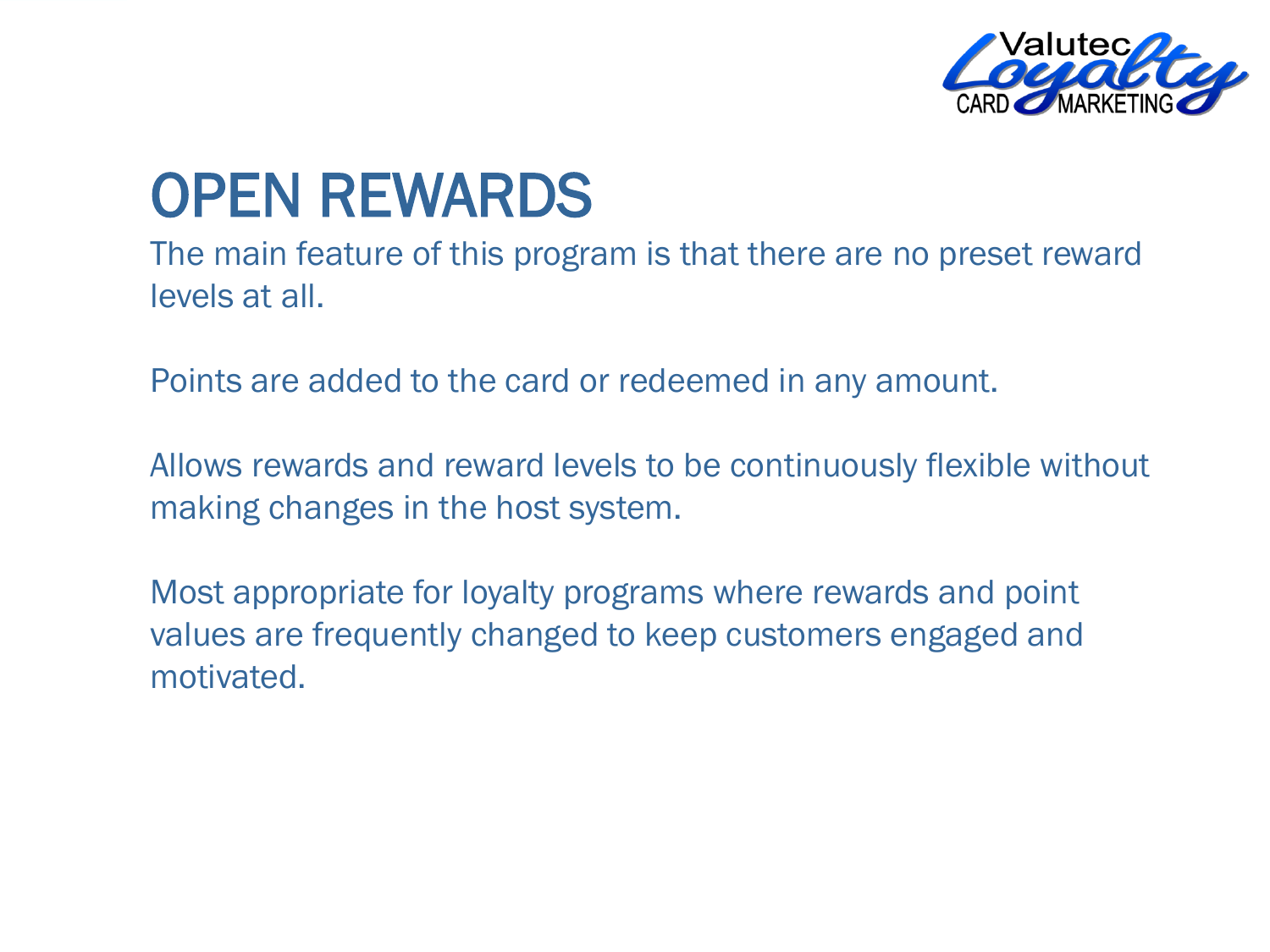

# MULTIPLE LEVEL REWARDS

Merchants may create several different rewards of increasing value that customers may receive by accumulating sufficient points.

The system can accommodate up to 6 (six) Award Levels.

Each time an Award Level is reached, the terminal prints a message that the cardholder is eligible to redeem an award at that time.

The cardholder has the option to not redeem an award and continue accumulating points towards a higher-level award.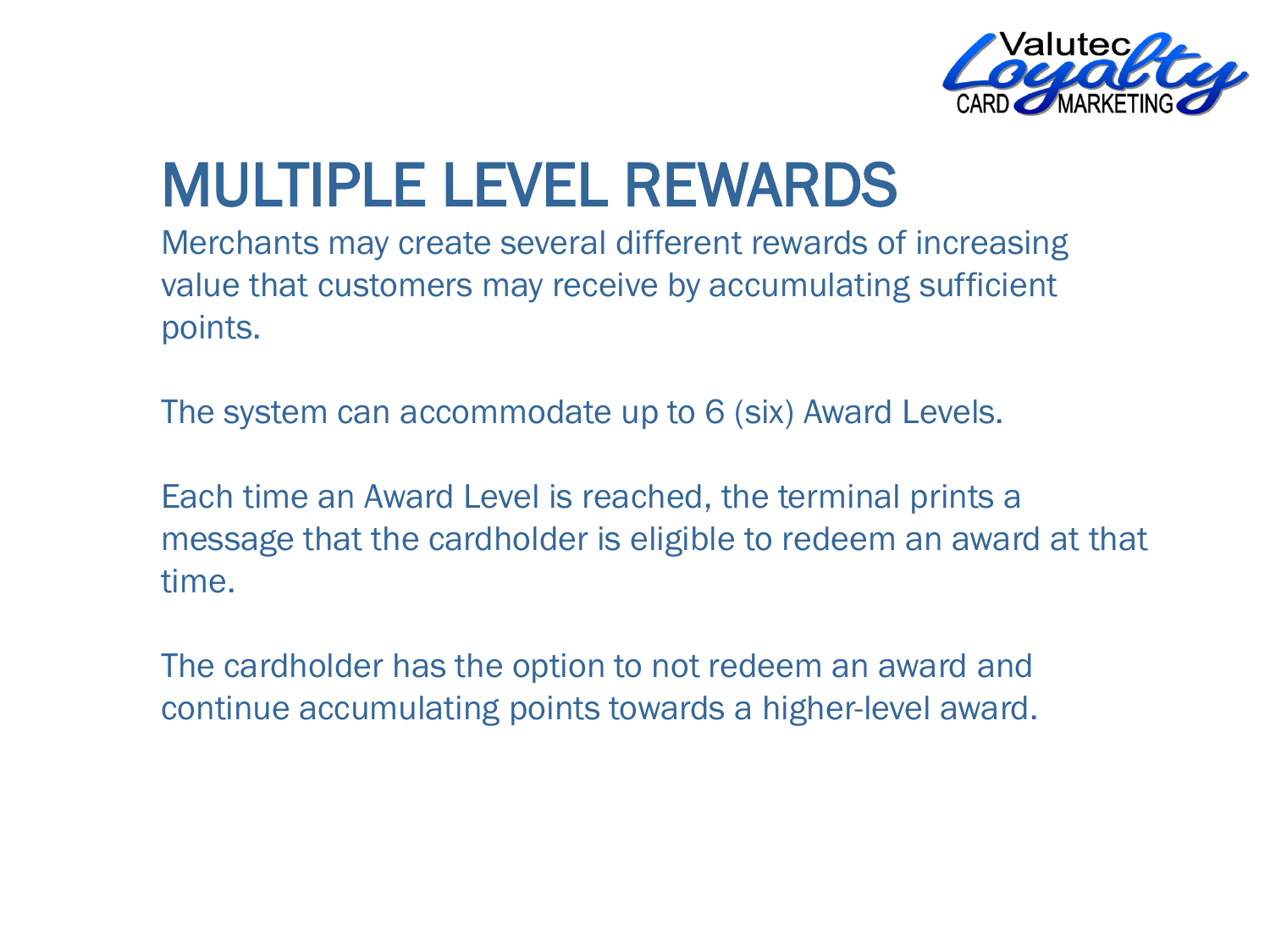# PREPAID VALUE CARDS

Instead of a points-based offer, many merchants are successful using a prepaid approach to their loyalty programs.



towards your next visit

The merchant simply loads extra value on the card  $\leq 10$ or provides a discount incentive when customers prepay.

A drycleaner, coffee shop or carwash may offer to load \$55 on the card when the customer prepays for \$50 worth of products or services.

Offer a continuous 10% discount on all purchases made using the prepaid card.

Send out preloaded cards with a set discount amount off a minimum significant purchase.

Compared to the cost of acquiring a new customer, providing a discount for prepayment is highly cost effective.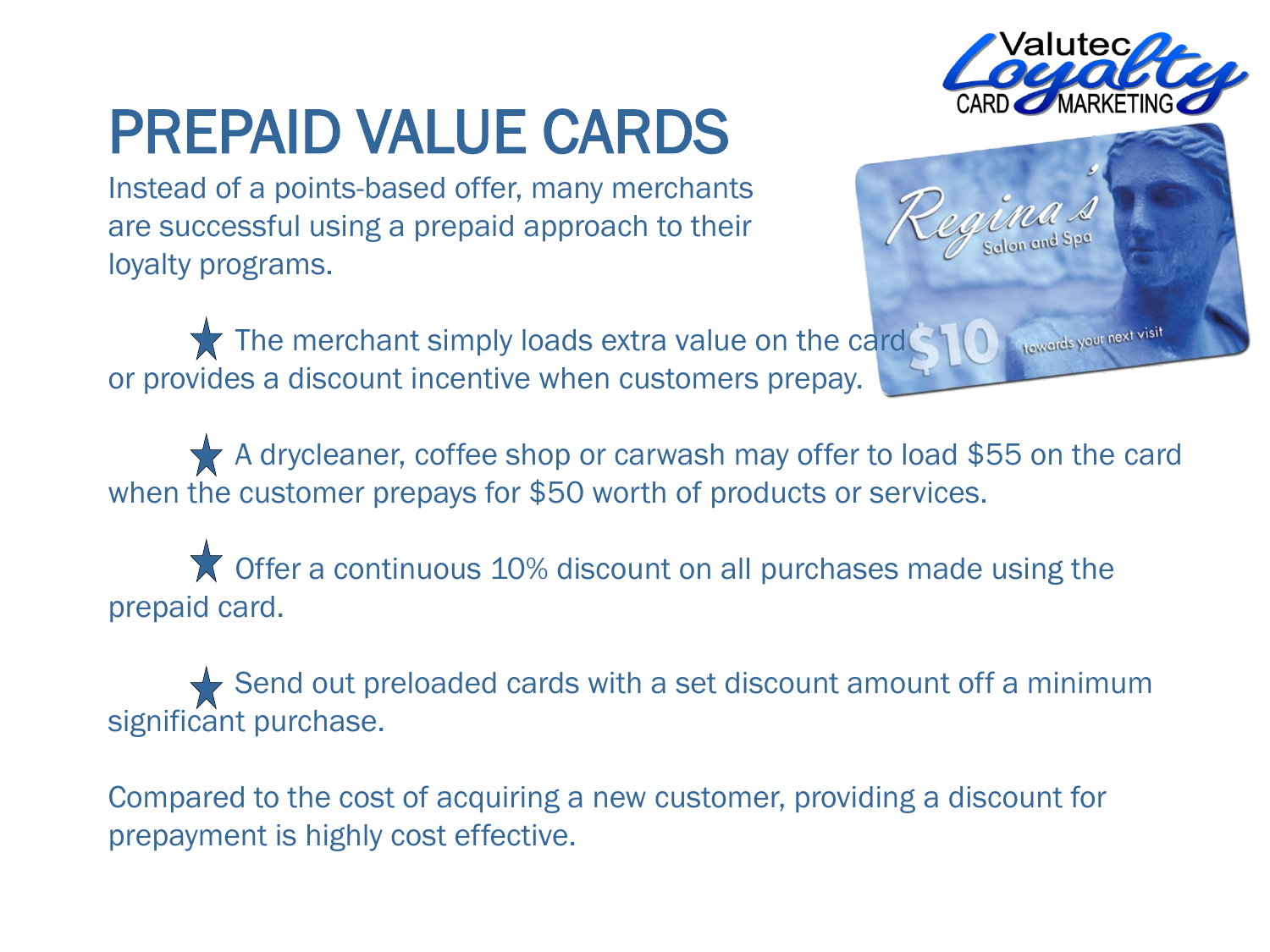

### The Loyalty Receipt

The terminal prints a receipt which shows:

- the amount of the customer's purchase
- the current point balance
- the dollar value available for future purchases



To eliminate confusion, no previous award redemptions are shown on the printed receipt.

#### Reports

A variety of program reports are provided that present total loyalty points earned, redemptions, voids, balance inquiries, and all other transaction activity.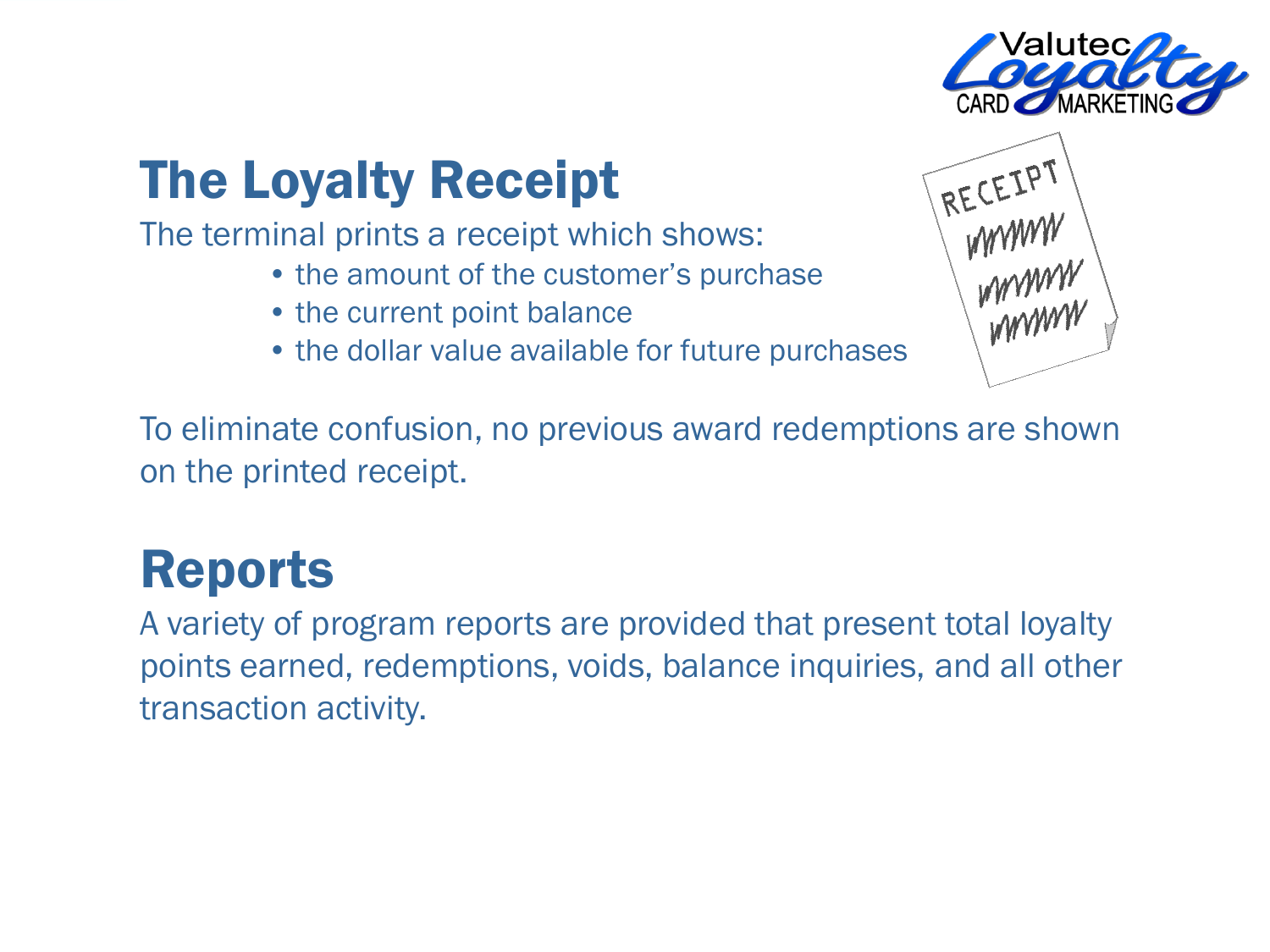

## Customer Data Mining

Customer demographic information (name, address, etc.) may be stored in the host database and tied to specific card numbers.

Reports may be generated and used to target certain customers with specific marketing offers based on card usage.

Our loyalty card hanger includes a tear-off information card where the merchant my collect their customers information

Valutec has a simple pop-up web form that allows customer information to be entered. The form may be easily added to a merchant website allowing cardholders to "register" their cards themselves.



| Valutec Customer Application Center - Windows Internet Explorer  |                                        |                       |
|------------------------------------------------------------------|----------------------------------------|-----------------------|
| B https://www.vakitec.net/Customers/CardRegistration > 4 + x com |                                        | $\mathbf{p}$          |
| E value Card Solut & Values Custo X                              | Q · 回 编 · 2 Bage · ◎ Tgok · @          |                       |
| Online Store   Support   Valutes News   Contact Us   Hor         | <b>Own Card with</b>                   | Preview!!!            |
|                                                                  |                                        |                       |
|                                                                  | Card Registration:                     |                       |
|                                                                  |                                        |                       |
| Card No:                                                         |                                        |                       |
| Name:                                                            |                                        |                       |
| Address:                                                         | <b>Contract Contract</b>               |                       |
|                                                                  |                                        |                       |
| City State Zip:                                                  | the control of the control of the      |                       |
| Phone:                                                           | AL                                     |                       |
| Email:                                                           |                                        |                       |
| Date of Birth (MM/DD/YYYY);                                      |                                        |                       |
|                                                                  |                                        |                       |
| View/Edit Record                                                 | Cancel<br>Submit                       |                       |
|                                                                  |                                        |                       |
|                                                                  | Reveal Card Balance After Registration | ь                     |
|                                                                  | <b>O</b> Internet                      | <sup>(6</sup> , 100%) |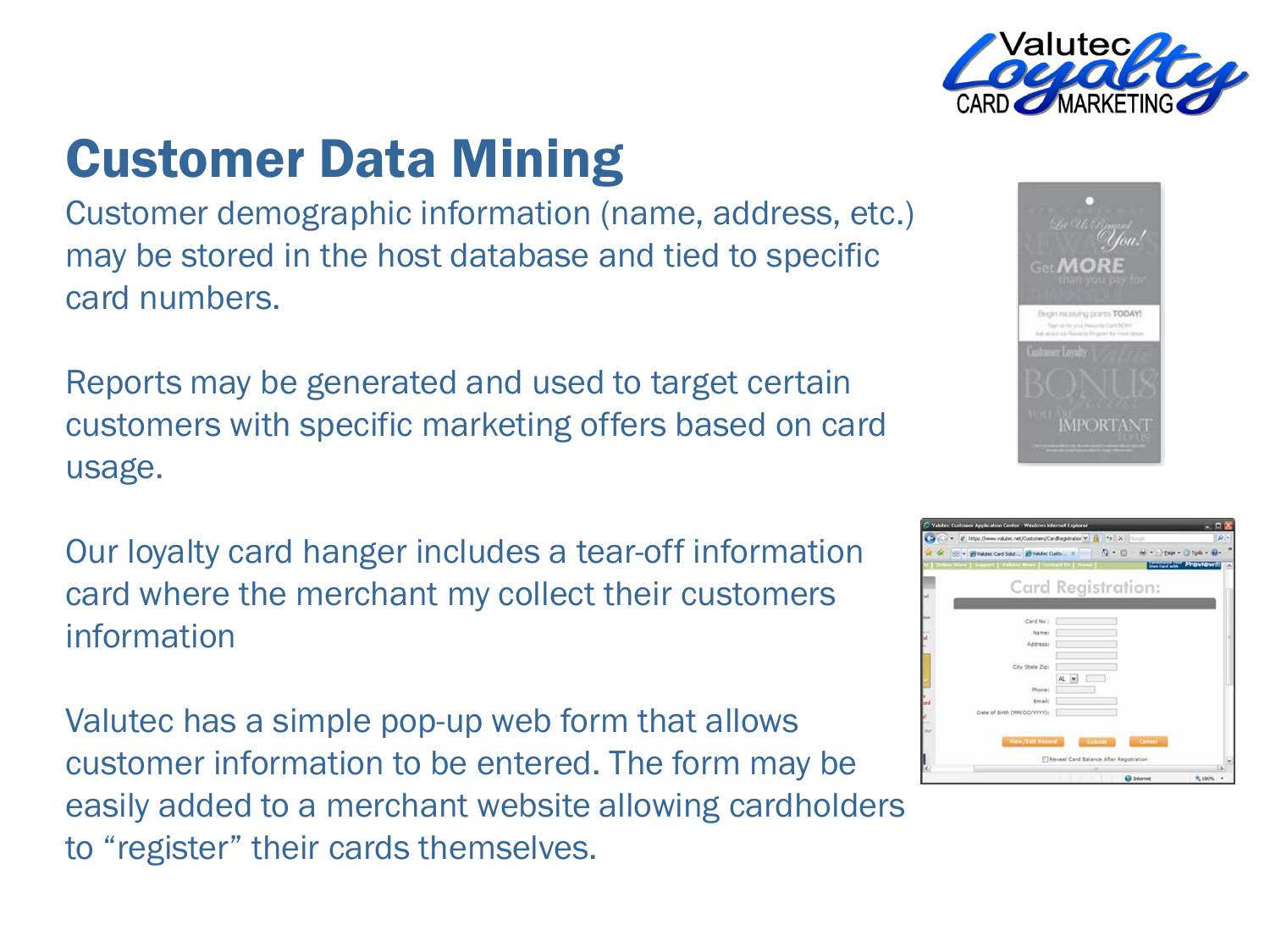

## The value proposition

Creating specific programs that generate repeat business



A reward card for seniors with unique benefits such as:

- double reward points on a specific day
- extra discounts on all purchases for senior cardholders—even a small additional discount can lock a customer in for future purchases
- automatic dollar reward on card when 100 points are earned

Unique card designs should be used for each specific card program to eliminate confusion for clerks at the point of sale.